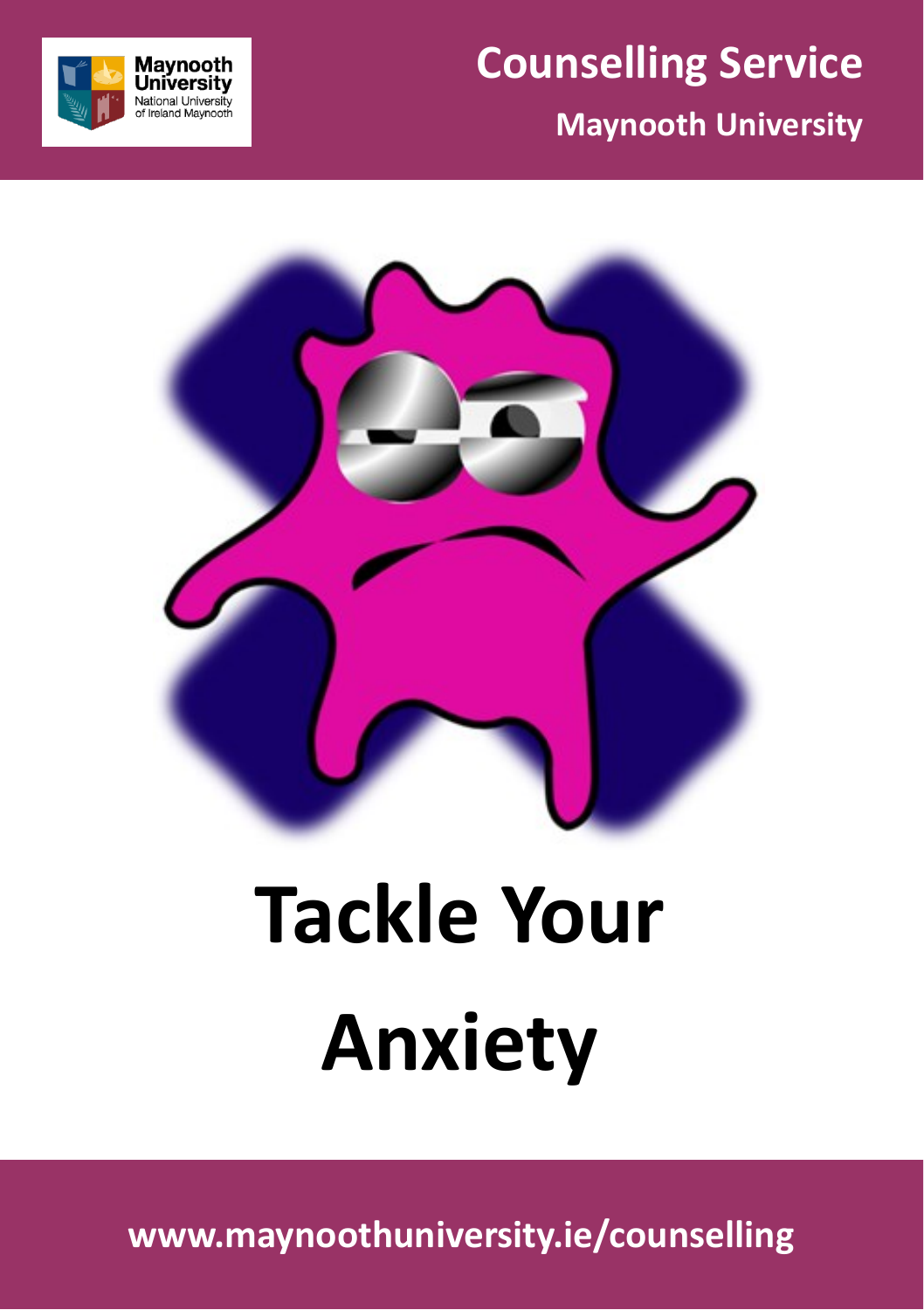### **HOW DOES HIGH ANXIETY COME ABOUT?**

*It doesn't happen out of the blue!*

High anxiety can be triggered by different sources such as;

- $\Rightarrow$  Not being assertive
- $\Rightarrow$  Not getting the right balance between work and play
- $\Rightarrow$  Taking illegal drugs

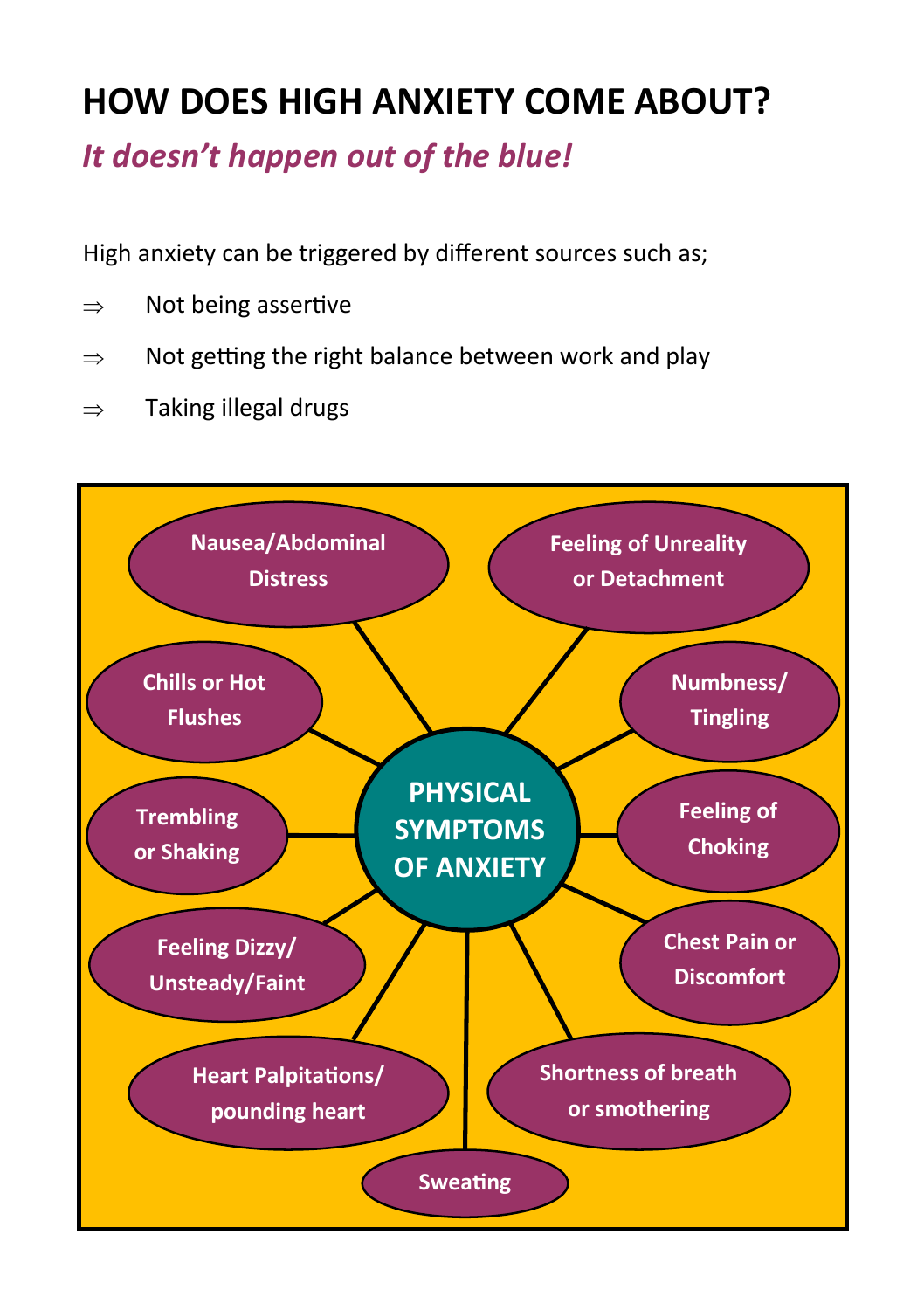### **WHAT ARE THE PSYCHOLOGICAL SYMPTOMS OF ANXIETY?**

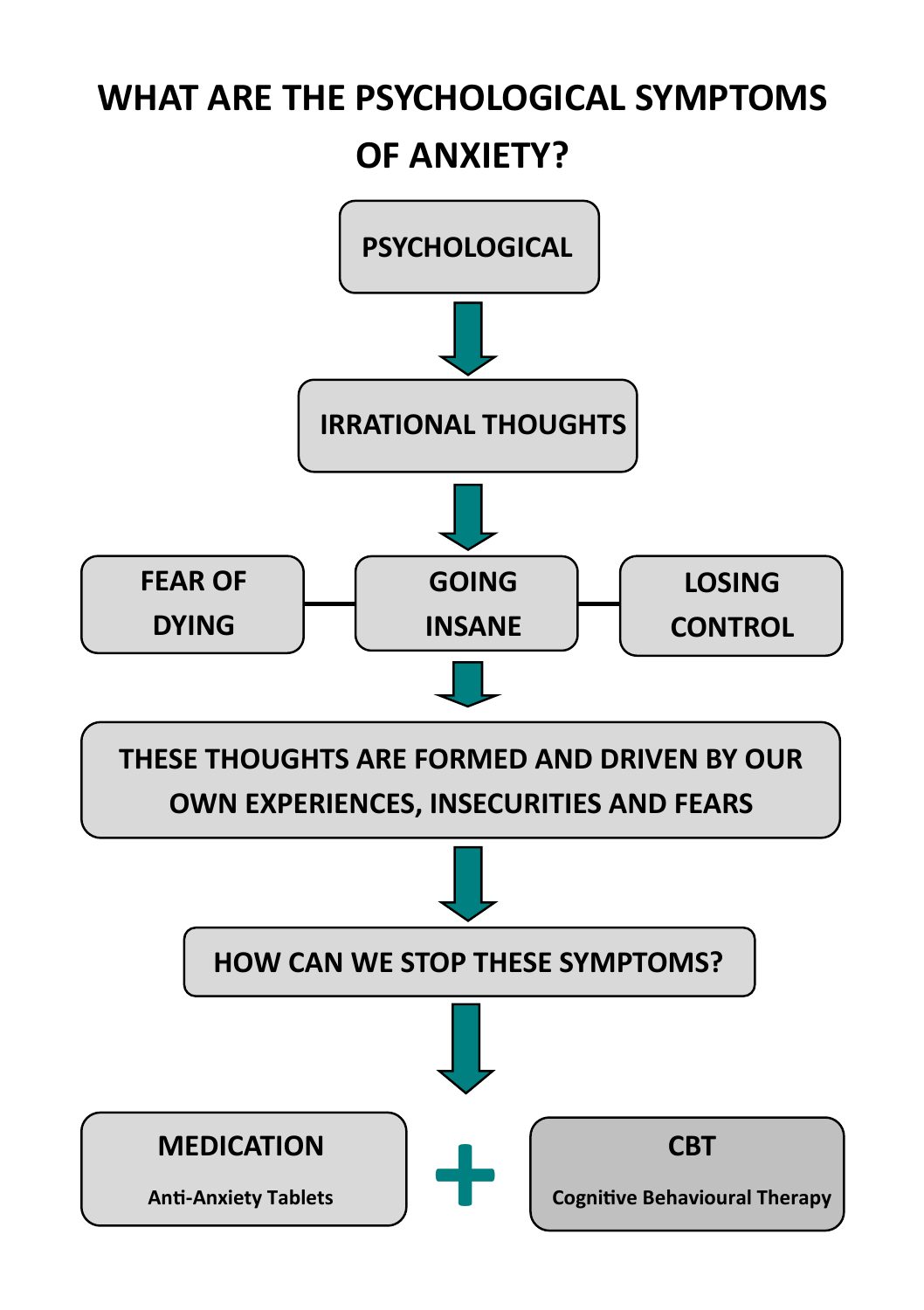### **HOW DOES CBT WORK?**

This form of therapy looks at individual thoughts that we are experiencing when we are feeling anxious. This is based on the premise that as humans, we go about our lives in different situations (ie; in the kitchen talking to friends) and attached to every situation there is a thought or thoughts (ie; they don't like me because I'm not interesting), this is then followed by how we feel (ie; anxious and low) about this thought or thoughts which leads to our behaviour (ie; stop talking and leave the kitchen after a few minutes).



### **OUR THOUGHT PROCESS**

By closely looking at what our thought process is (by using a Mood Diary) we can figure out if we are being irrational or not ie; what evidence is there to suggest that we are right? Taking the example above, this person automatically thinks his friends do not like him because he isn't saying anything interesting.

However, how many times through any friendship do we find that we are stuck for something interesting to say? If he had said that they don't like him because he isn't interesting and he knows this for a fact as one of them told him, then it would be a very rational thought.

### **IRRATIONAL THOUGHTS**

Once these irrational thoughts and fears are identified we then start to try to think rationally again. This is done by writing out the facts of the situation and learning it off like a mantra ie; "*They do like me, as they*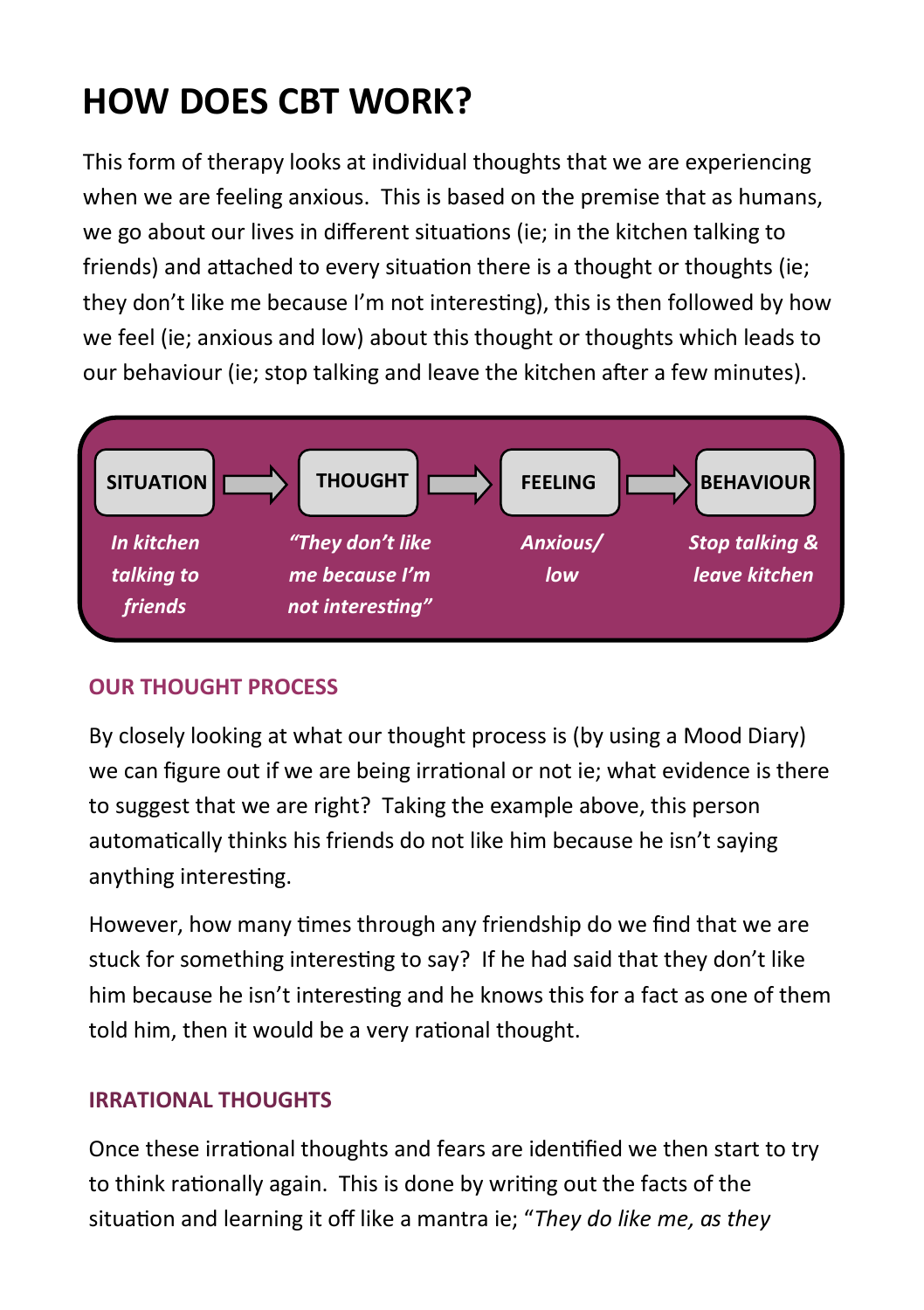*wouldn't have called to see me or want to hang out with me. I cannot be interesting all the time and they are not interesting all the time, which is only natural."*

### **RATIONAL THOUGHTS ("MANTRAS")**

It is important to expose ourselves to anxious situations not only to find out what our thoughts are and to challenge them in these situations, but also to practice our mantras (rational thoughts) within these situations, as it will stop us thinking about more negative thoughts and will therefore ease our anxiety.

If we avoid anxious situations, it will ease our anxiety in the short-term, but increases our anxiety in the long-term as we will automatically believe our irrational thoughts and add more irrational thoughts to them ie; *"I'm glad I didn't go to the party because people would see that I'm anxious and they would laugh at me."* However, if we challenge our irrational thoughts we will quickly find out that the actual situation is never as bad as we think it will be in our heads.

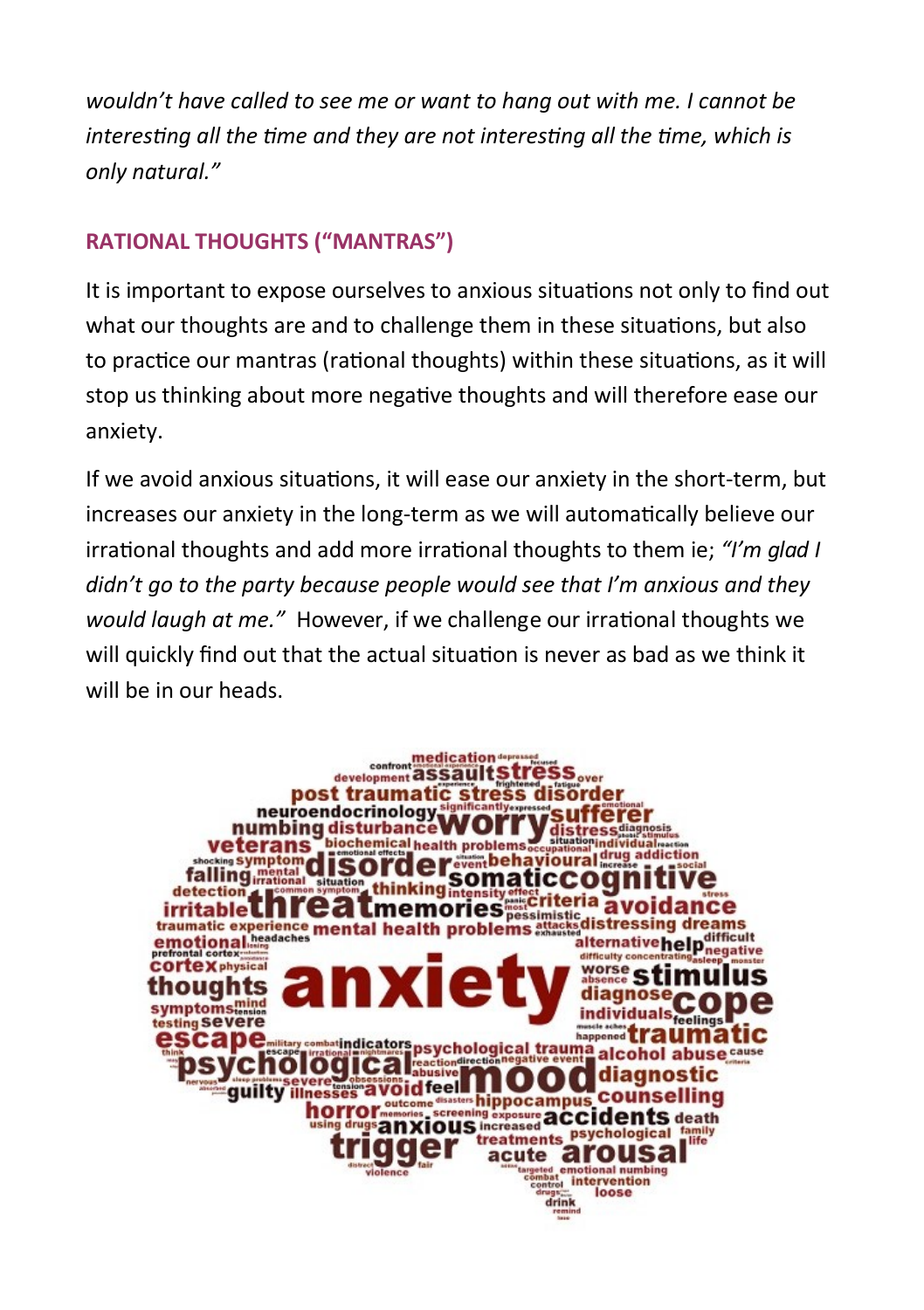### **PRACTICAL TOOLS WHICH CAN HELP EASE AND PREVENT HIGH ANXIETY**

| <b>TOOL</b>                    | <b>HOW IT HELPS REDUCE ANXIETY</b>                                                                                                                            |  |  |
|--------------------------------|---------------------------------------------------------------------------------------------------------------------------------------------------------------|--|--|
| <b>DISTRACTION TECHNIQUES</b>  | Playing music, hanging out with friends, counting<br>how many red cars are on the road are all good                                                           |  |  |
| <b>DOING EXERCISE</b>          | This releases endorphins and uses up extra<br>adrenaline.                                                                                                     |  |  |
| <b>PLAN ACCORDINGLY</b>        | Note when assignments are due in and plan<br>accordingly ie; not last minute.                                                                                 |  |  |
| <b>SET REALISTIC GOALS</b>     | Write down realistic goals for your day ahead.<br>Planning unrealistic goals sets you up for failure.                                                         |  |  |
| <b>BE PRESENT</b>              | Don't look too far ahead in your life, just focus on<br>the present or near present.                                                                          |  |  |
| <b>EAT HEALTHY</b>             | Give your body the fuel it needs.                                                                                                                             |  |  |
| <b>SLEEP</b>                   | Make sure you're getting enough sleep so that you<br>can function properly the next day.                                                                      |  |  |
| <b>BE ASSERTIVE</b>            | Think of yourself and say "no" as only you know<br>what is too much to take on.                                                                               |  |  |
| <b>TAKF BRFAKS</b>             | Make sure you take proper study breaks; your brain<br>needs to switch off so that it can be more<br>productive once it starts working again.                  |  |  |
| HAVE 'DOWN TIME'               | Always have something to look forward to each<br>day, no matter how small it maybe; eating your<br>favourite meal or watching your favourite TV show.         |  |  |
| <b>TALK KINDLY TO YOURSELF</b> | Note how you are talking to yourself, if you say to<br>your self that you will feel anxious then chances are<br>you will as it is a self-fulfilling prophecy. |  |  |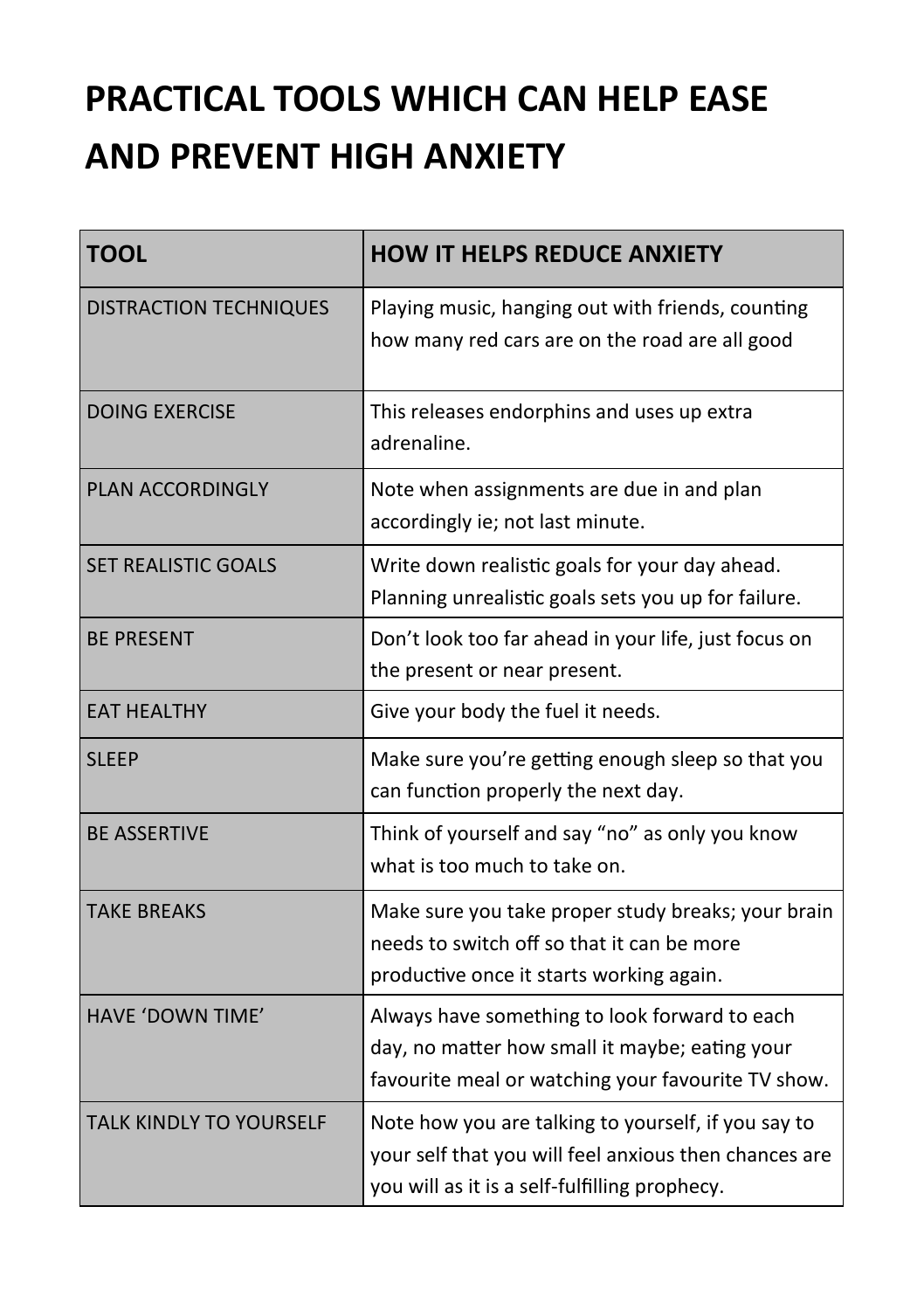**Q. Am I happy with the situation?** **Q. Am I being rational?**

**ASK YOURSELF FOUR QUESTIONS**

**Q. What can I do to make the situation better for me in the long-term?**

**Q. What would a good friend advise me to do?**

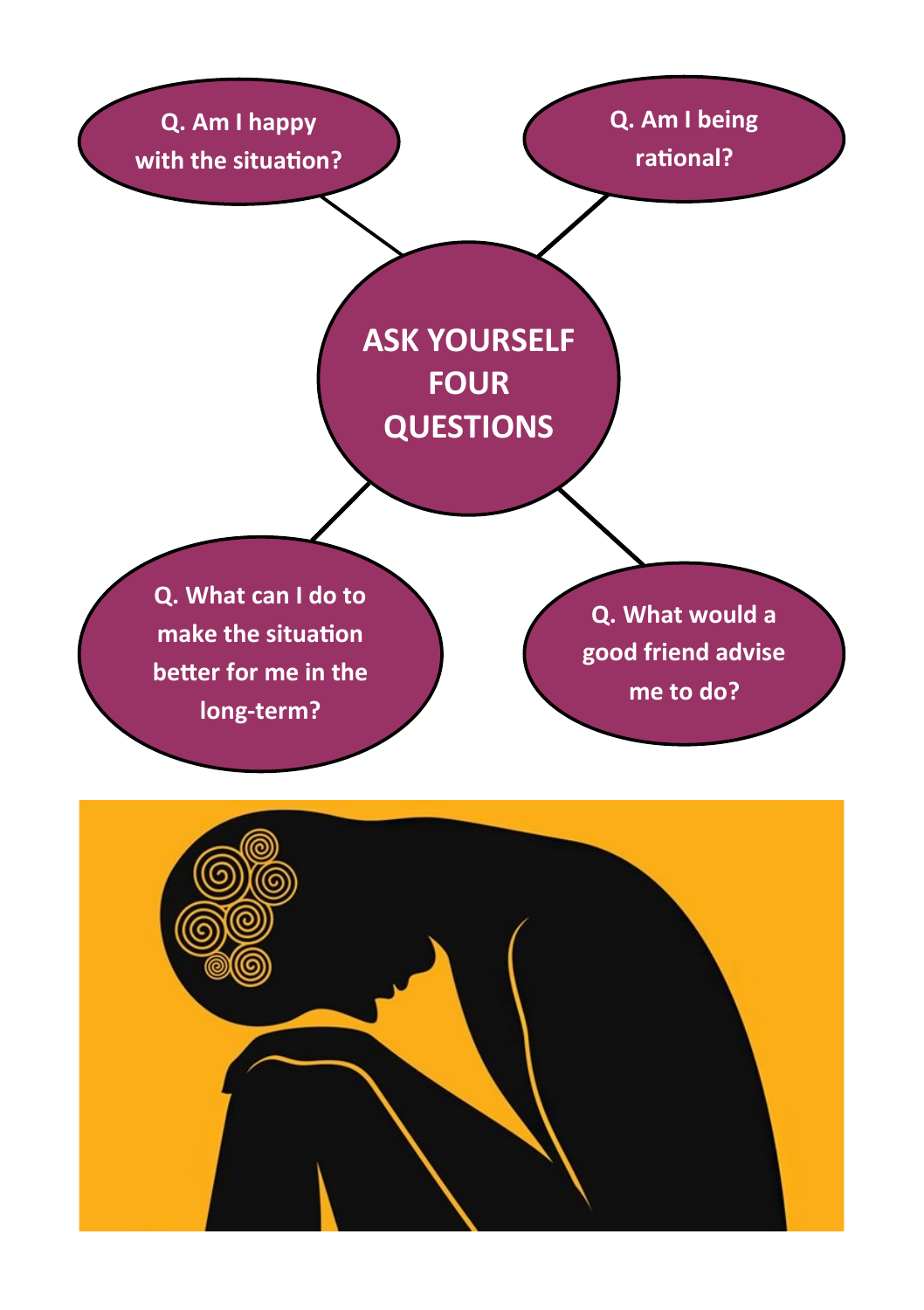### **BEING ASSERTIVE...**

### **HOW IS ASSERTIVENESS RELATED TO ANXIETY?**

Not being assertive ie; not telling people your needs or automatically putting other people's need above your own causes anxiety. This happens by you continuously suppressing your emotions and needs. You say one thing when actually the opposite is true, for example;

| A person asks: | "Will you stay on in college for the night to help me<br>with my assignment?                                                 |  |
|----------------|------------------------------------------------------------------------------------------------------------------------------|--|
| You think:     | Well actually I have too much to do tonight as I to<br>still have to do the assignment and cook the dinner<br>for my family. |  |
| You respond:   | "Yeah, that's no problem!"                                                                                                   |  |

### **THE FALLOUT FROM THIS BEHAVIOUR**

- $\Rightarrow$  There is always room for compromise, however if you continue to dismiss your feelings by not conveying them to others, you will cause an inner conflict which increases your anxiety levels.
- $\Rightarrow$  You also teach people how to treat you. Therefore, by you not putting yourself first others too will start to take you for granted, continue to be demanding of you and will not put you first.

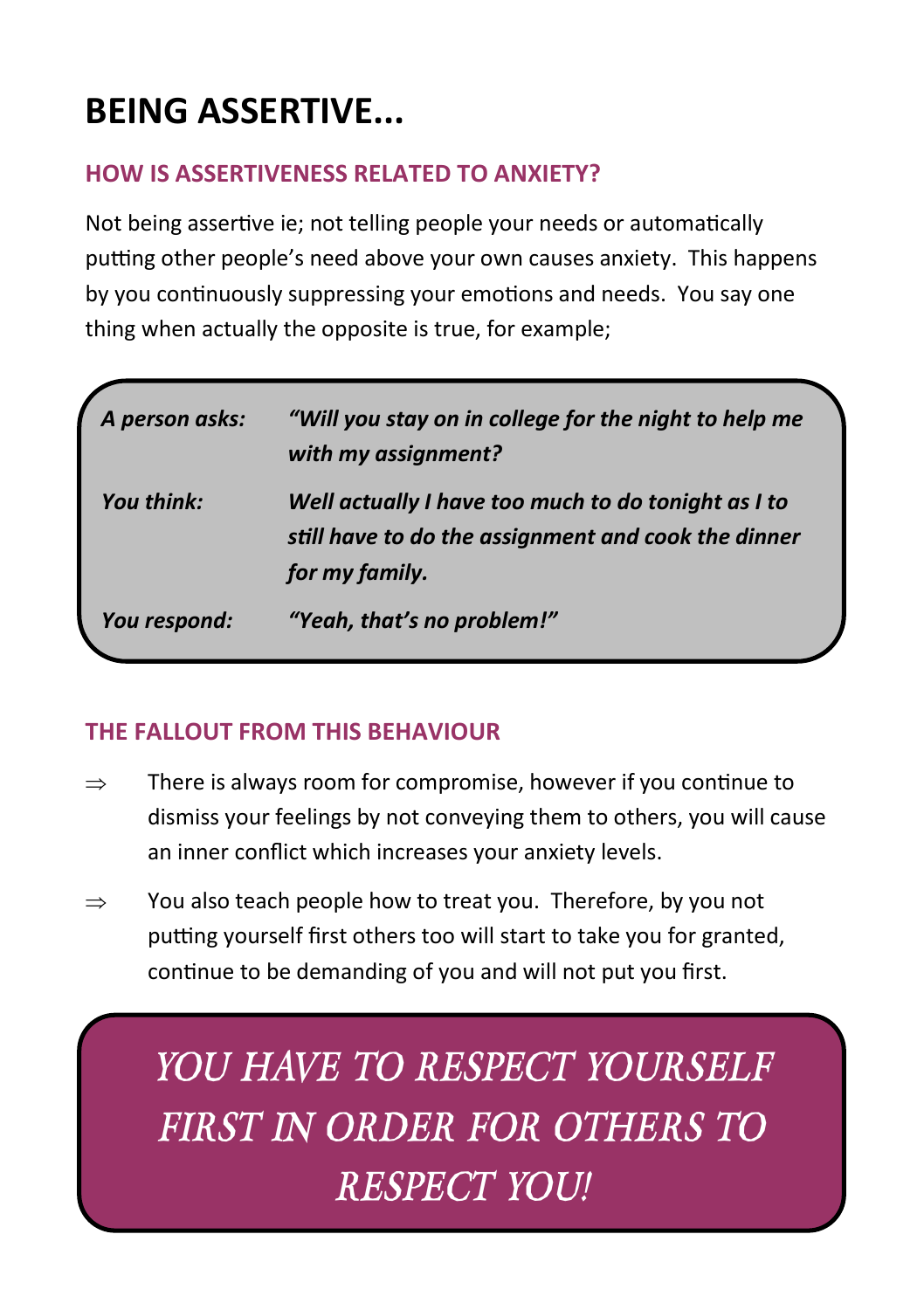### **ALTERNATIVE WAYS TO ANSWER THE QUESTION;**

- $\Rightarrow$  "I will help you for the next hour, however, I can't stay for the night as I too have the assignment to do and I have to cook dinner."
- $\Rightarrow$  "Unfortunately I actually can't help you tonight as I'm very busy myself, maybe another time that suits both of us."

#### **IDENTIFY YOUR OWN WANTS/NEEDS**

In order to figure out what your needs are in every situation don't rush to answer the request. Take a minute to check in with your own wants and needs to see if you can accommodate the request and plan how you wish to respond.

#### **LEARN TO SAY "NO"**

When someone asks you a question, it means you can say "yes" or "no" therefore think before you answer and if it doesn't suit you can say "NO." Remember, if others have a right to say "no" to your requests sometimes then you have the same right!

Please remember saying "no" doesn't need to be done in an aggressive or passive aggressive manner. Simply acknowledge their request and state politely why you are saying "no." Be aware of your tone of voice and your body language so that your message can be received correctly.

### **REMEMBER:**

**BE ASSERTIVE**

**RESPECT YOURSELF**

**IDENTIFY YOUR OWN NEEDS/WANTS**

**LEARN TO SAY "NO"**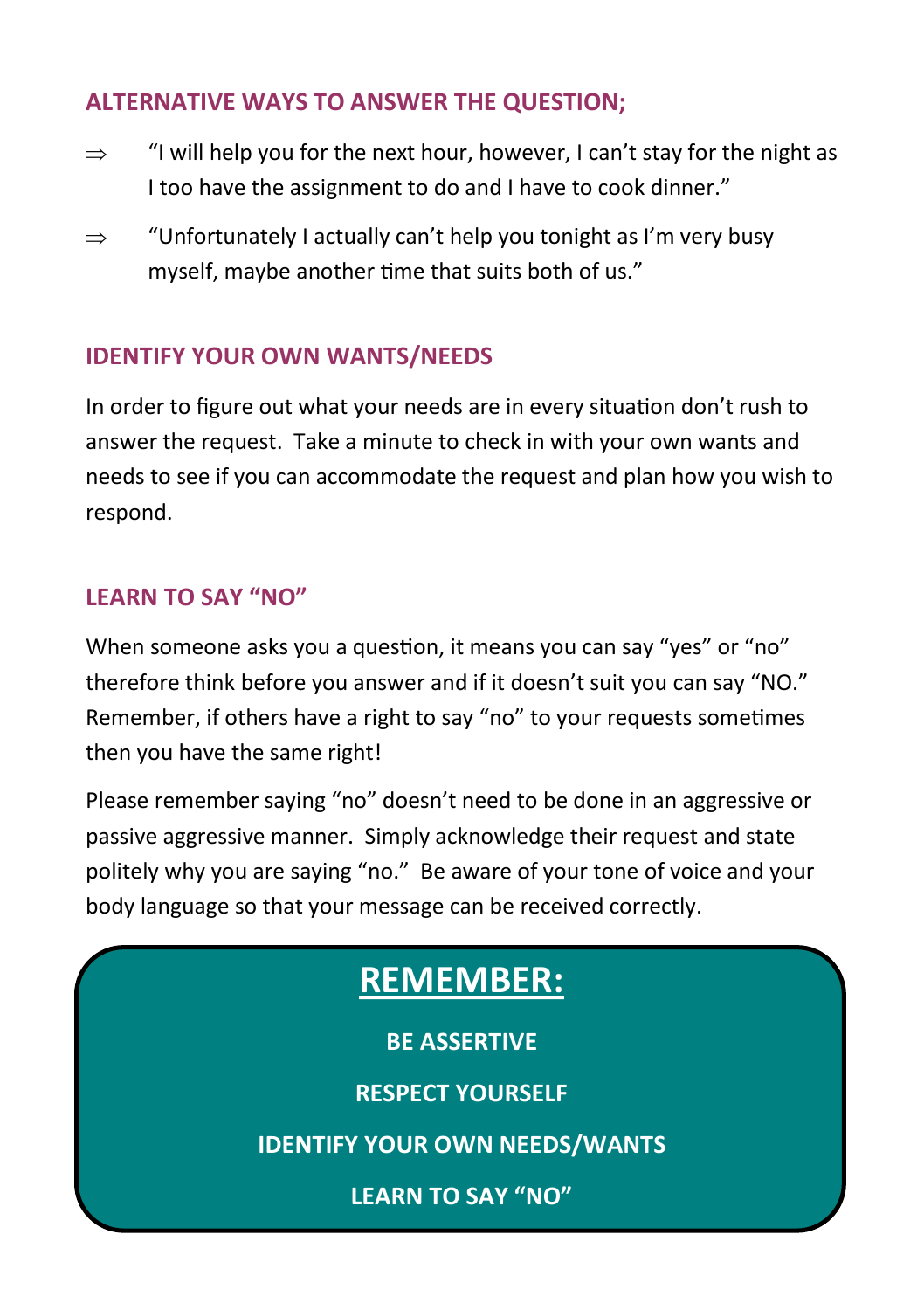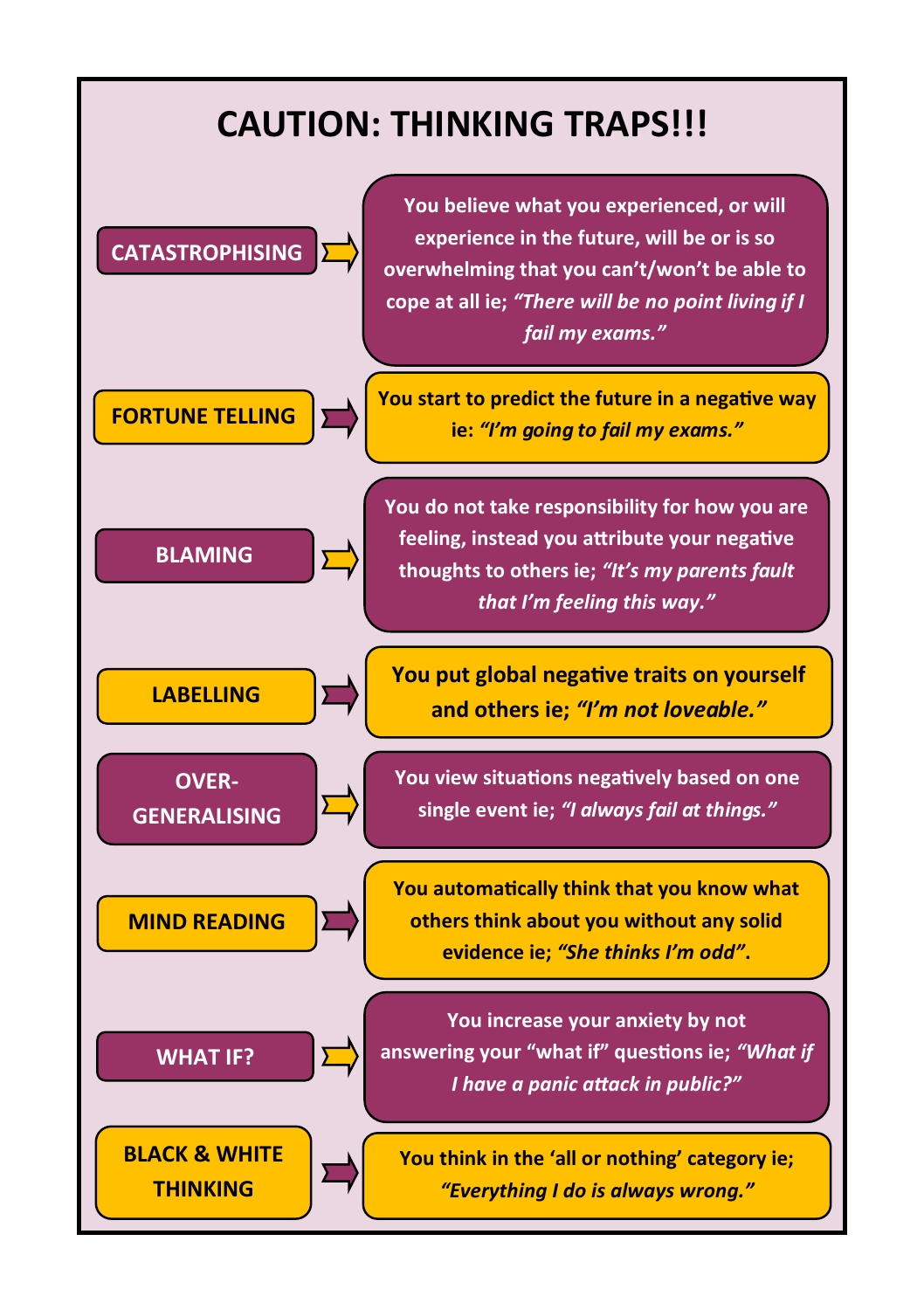

### **TIP:**

If you find yourself falling into any of these thinking traps, try to look at the situation by putting a friend or family member into your situation. By using this technique it will allow you to think more rationally about your situation, therefore enabling you to come up with more solutions to help your situation instead of sabotaging yourself with negative or irrational thoughts.